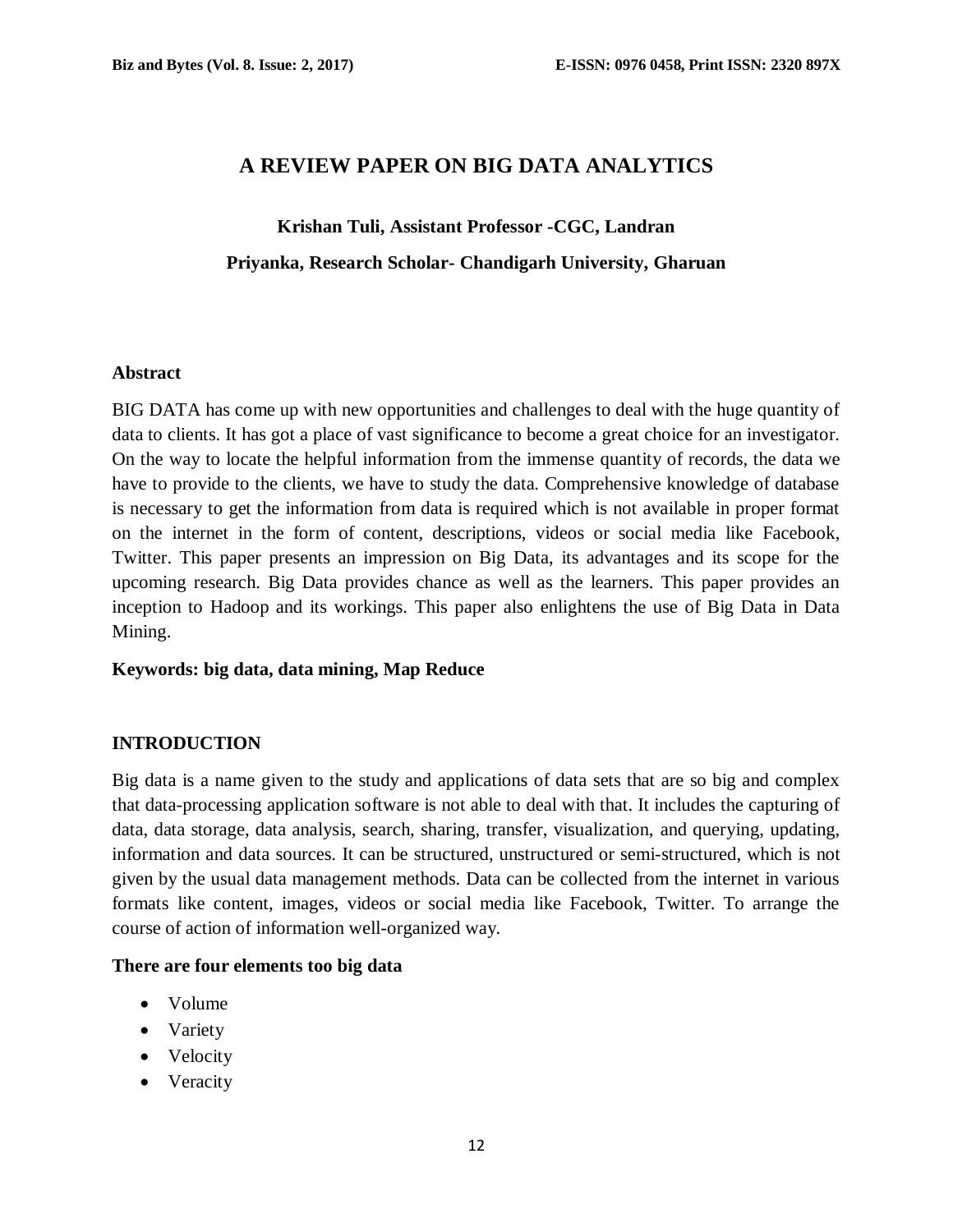**Volume**: Volume is defined as the level of data or big quantity of data generated in every second

**Variety**: Variety is the important concept of big data. It relates to the type of data. Data may be in different forms such as Text, numerical, images, audio, video, social media data.

**Veracity**: Veracity refers to insecurity or correctness of data. Data is doubtful due to the contradiction and incompleteness.

**Velocity**: Velocity is the rate at which data is produced and executed.



#### **Different forms of Data are**

- Measure of Data
- Insecurity of Data
- Study of Data

## **CHALLENGES AND OPPORTUNITIES**

## **A. CHALLENGES AS BIG DATA**

There is 800 billion net page on the network provided that material about Big Data. It is the primary large object afterward Cloud. It has derived by a lot of introductions to pact in health, education, pulverized, and corporate but to effort with the information consuming vast size using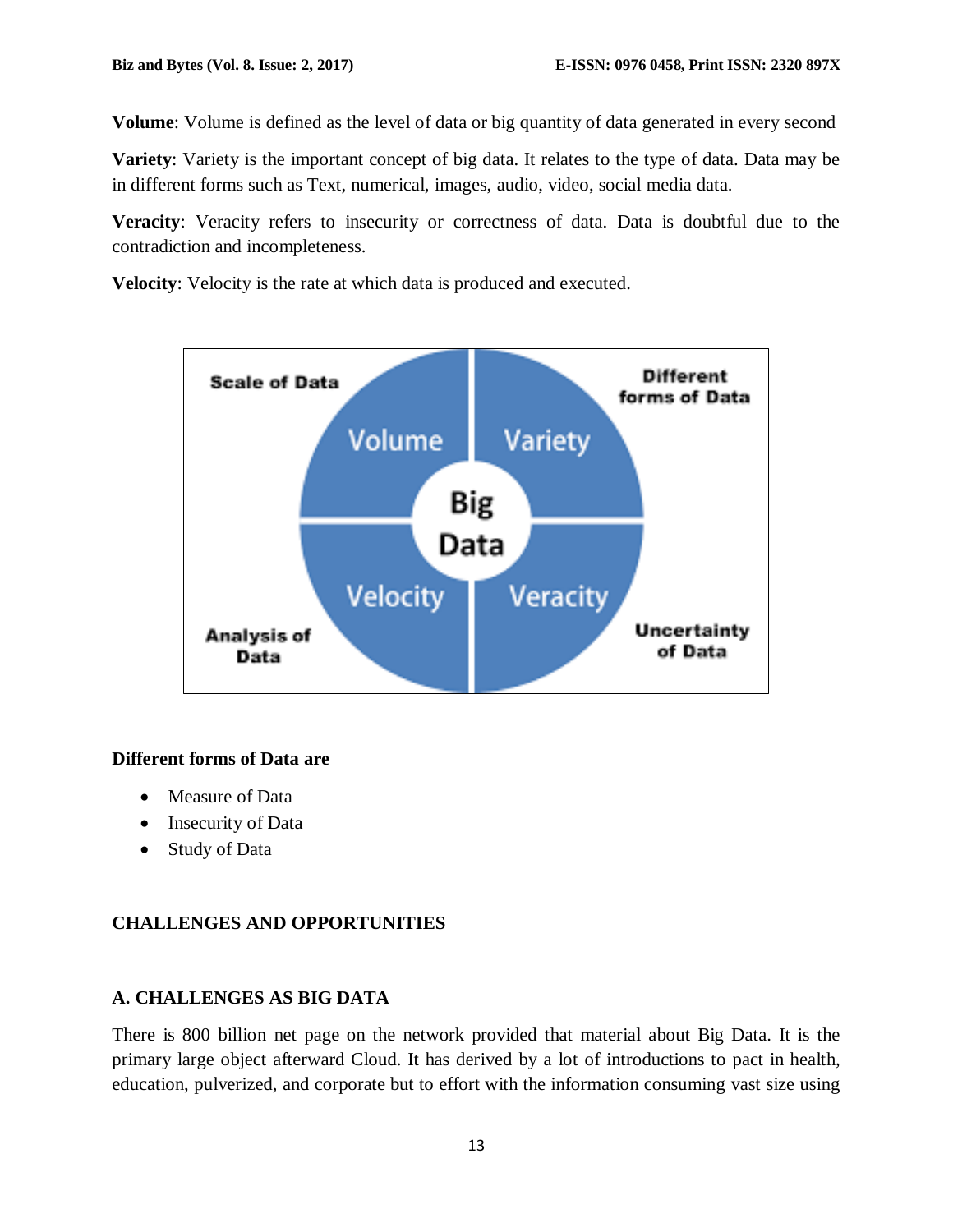normal replica sturn into very rigid. When we are working on big data tests and proposal for some calculating replicas for the in genious learning of data.

**The Doubt of Data Managing**: One distracting point of big data is the usage of wide variety of fresh statistics trappings and sketches whose projects are dedicated to supporting fitted out and methodical consequences.

**Ability Break in Big Data**: It is complicated to flourish the assessment beginning with broadcasting and specialists in knowledge lacking of being concerned with gratified advertising the value of the study of big data and resulting need on extensive high-quality of unruly knowhows.

**Receiving Facts into Big Data Construction**: It may be strong that the goal of a big data management is examining and offering out a huge extent of data. There are many collections who consume their latent letting for examining huge data sets for a big data suggestion.

**Synchronizing Through Data Sources**: If current data into big data display place you may also understand that data replica straveled from a wide variety of bases on limits apart value and schedules can quickly get out from the overtone with the generating way.

**Take out Info from the Data in Big Data Mixing**: The most noteworthy use for big data include the accessibility of data, attractive realistic keeping space of data as well as in case of privileges to use at end-user paying corporate intelligence gears for the use of the discovery of data.

**Various Experiments**: Additional experiment may rise though incorporating big data. Numerous contests include incorporation of data, skill availability, steadfastness cost, the volume of data, and the rate of modification of data, genuineness, and strength of data.

## **B. OPPORTUNITIES TO BIG DATA**

Data Rebellion period has come. Big Data is so long as so many chances to commercial launches to grow their corporate to a higher earnings level. Not only in knowledge but big data is having an significant role in all fields like wellbeing, finances, investment, and corporates as well as in administration.

## **1) Technology:**

Big companies like Facebook, IBM, and Yahoo have accepted Big Data and they are investing in big data. Facebook grips 50 Billion photographs of users. Every single month Google grips 100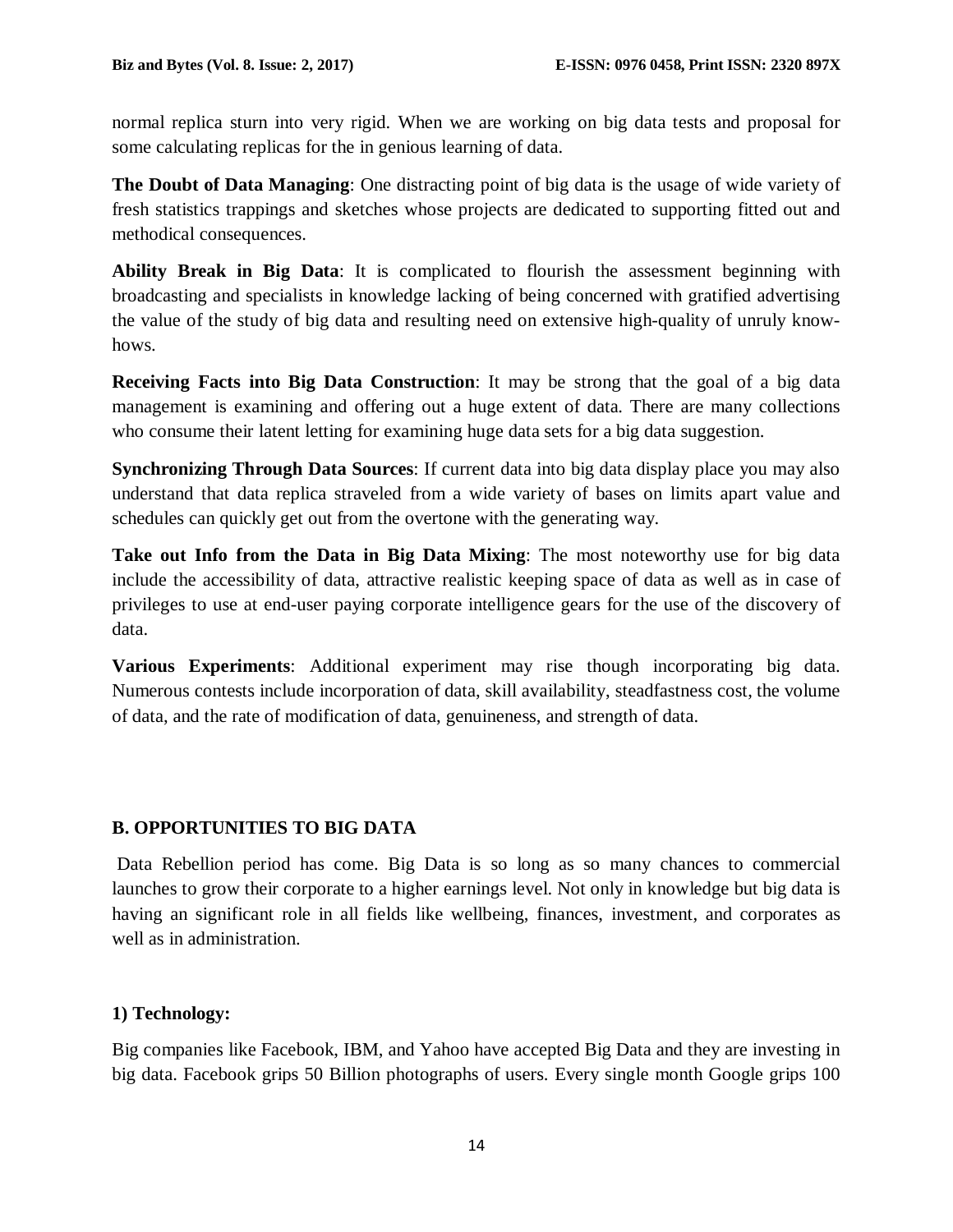billion searches. From these starts, we can say that there are a lot of chances on the web and social media.

#### **2) Government:**

Big data can be used to lever the glitches faced by the govt organizations. Obama government proclaimed big data investigation and growth inventiveness in 2012. Big data investigation is having significant role of BJP endearing the votes in 2014 and the Indian government is smearing big data study in Indian people entitled to vote

#### **3) Healthcare:**

According to IBM, Big data for Healthcare, 80% of medical data is shapeless. Healthcare establishments are accepting big data technology to get the broadstatistics about a patient. To recover the healthcare and low-slung down the cost big data analysis are required and certain knowledge should be accepted.

#### **4) Science and Research:**

Big data is the newest topic of investigation. Many investigators are functioning on big data. There are so many papers on big data.

#### **5) Media:**

Media is using big data for the advancements and retailing of products by directing the attention of the user on the internet.

#### **Conclusion**

In this paper, I have agreed the impress of big data. Big data is immense and problematic datasets and it is produced from various cradles like social media observations, email attachments etc. There is trouble in big data such as speed, diversity and capacity.. There are differences while producing and keeping data whether data is in audial, video, images and text. In big data analytics, Scholars distributed the created data into various big data presentation such as organized data analytics, manuscript analytics, web analytics, combination analytics and itinerant analytics.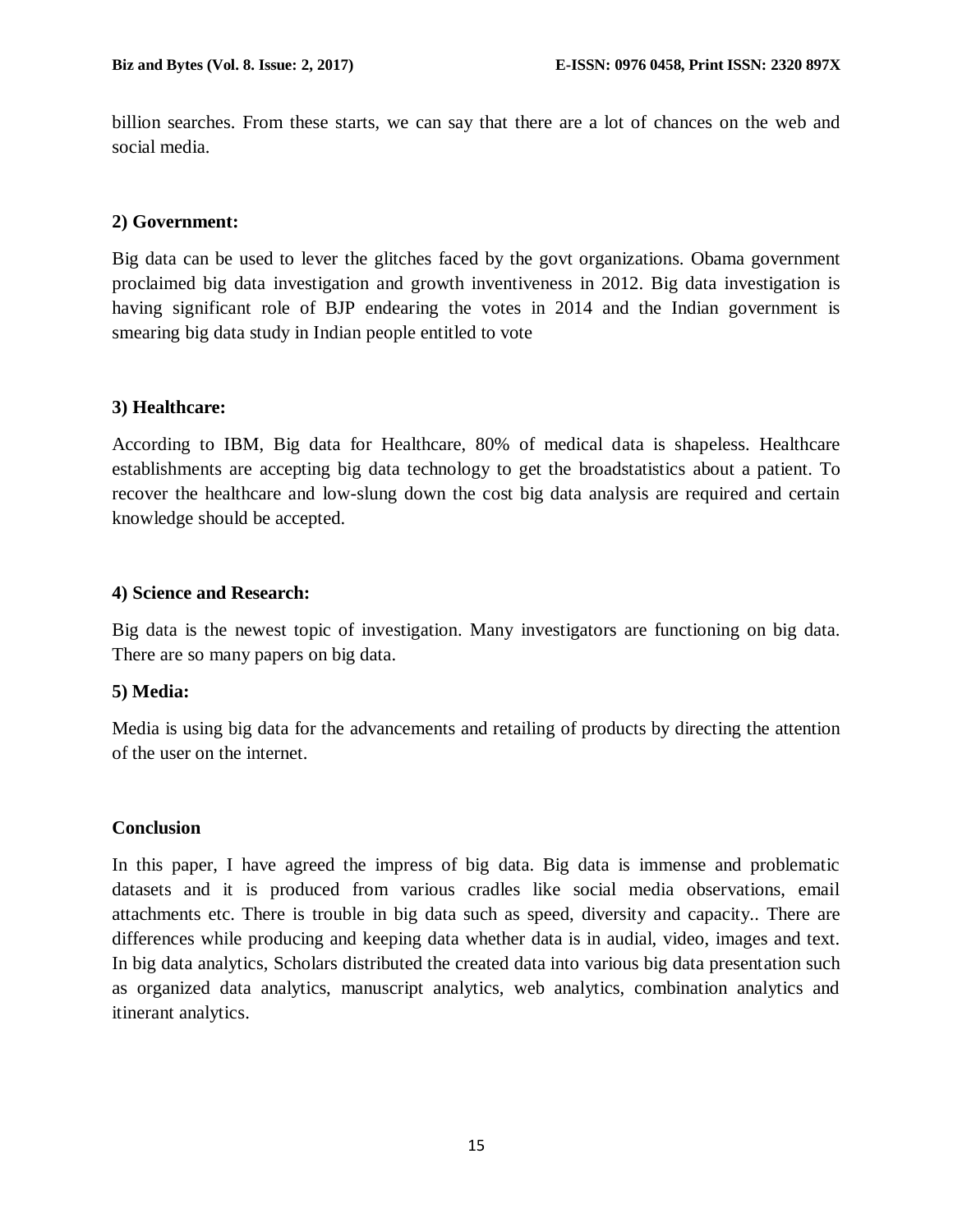### **Acknowledgement**

I would like to thank all who have helped me in writing this paper. I would also like to thank my guide for support.

## **References**

- https://journalofbigdata.springeropen.com/articles/10.1186/s40537-015-0030-3#Sec1
- Big Data And Hadoop: A Review Paper by Rahul Beakta of CSE Deptt., Baddi University of Emerging Sciences & Technology, Baddi, India
- International Journal of Science and Research (IJSR), ISSN (Online): 2319-7064, Index Copernicus Value (2013): 6.14 | Impact Factor (2013): 4.438 , Volume 4 Issue 4, April 2015,A Review Paper on Big Data Analytics
- https://bigdataldn.com/big-data-the-3-vs-explained/
- https://polestarllp.com/tips-techniques-analyzing-big-data/
- Sameera Siddiqui, Deepa Gupta," Big Data Process and Analytics : A Survey", International Journal Of Emerging Research in Management & Technology, ISSN: 2278- 9359, Volume 3, Issue 7, July 2014
- Albert Bifet, "Mining Big Data in Real Time", informatica, 2013.
- Big Data Analytics: A Literature Review Paper by Nada Elgendy and Ahmed Elragal
- https://www.infoworld.com/category/big-data/
- http://whatis.techtarget.com/glossary/Security-Threats-and-untermeasures
- <https://www.cloudcomputing-news.net/categories/big-data/>
- http://link.springer.com/chapter/10.1007/978-3-319-06245-7  $6\#page-2.M$ .Chen et al., Big data: Related Technologies, Challenges and future Prospects,:"-Springer Brief in computer science
- Undefined By Data: A Survey of Big Data Definitions-Jonathan Stuart Ward and Adam Barker-School of Computer Science-University of St Andrews, UK{jonthan.stuart.ward, adam.barker}@st-andrews.ac.uk-http://arxiv.org/pdf/1309.5821v1.pdf
- D. Bigo, G. Boulet, C. Bowden, S. Carrera, J. Jeandesboz, and A. Scherrer, "Fighting cyber crime and protecting privacy in the cloud." European Parliament, Policy Department C: Citizens' Rights and Constitutional Affairs, October 2012.
- N. Mimura Gonzalez, M. Torrez Rojas, M. Maciel da Silva, F. Redigolo, T. Melo de Brito Carvalho, C. Miers, M. Naslund, and A. Ahmed, "A framework for authentication and authorization credentials in cloud computing," in Trust, Security and Privacy in Computing and Communications (TrustCom), 2013 12th IEEE International Conference on, pp. 509–516, July 2013.
- J. Sendor, Y. Lehmann, G. Serme, and A. Santana de Oliveira, "Platform level support for authorization in cloud services with oauth 2," in Proceedings of the 2014 IEEE